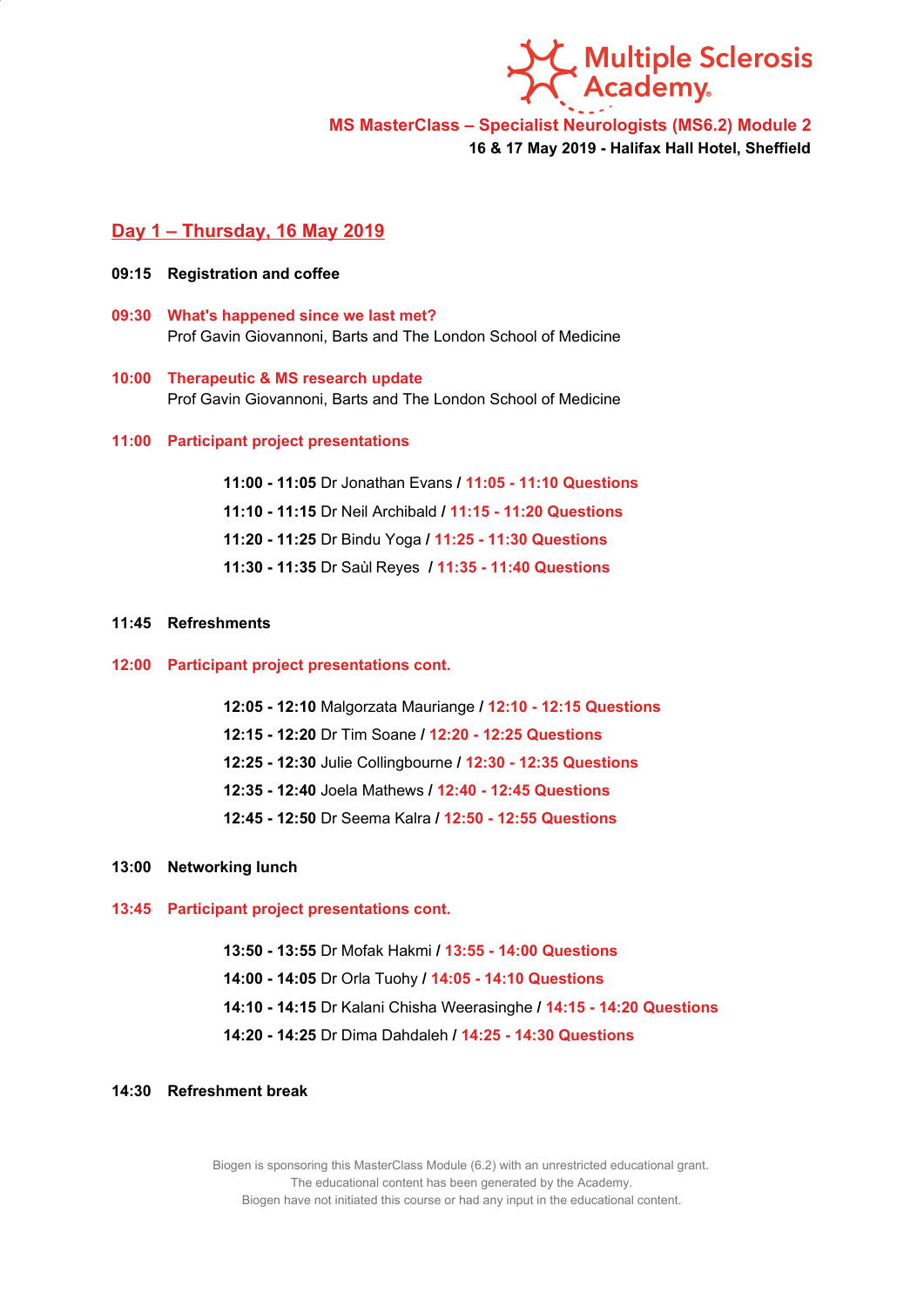

**MS MasterClass – Specialist Neurologists (MS6.2) Module 2**

**16 & 17 May 2019 - Halifax Hall Hotel, Sheffield**

## **15:00 Participant project presentations cont.**

**15:05 - 15:10** Olivia Moswela **/ 15:10 - 15:15 Questions**

**15:15 - 15:20** Dr Omar Salim **/ 15:20 - 15:25 Questions**

**15:25 - 15:30** Dr Nouman Sadiq **/ 15:30 - 15:35 Questions**

**15:35 - 15:40** Mr Hüseyin Hüseyin **/ 15:40 - 15:45 Questions**

- **15:45 Refreshment break (vote for the winner of projects)**
- **16:00 Managing immunosuppression and pharmacovigilance in clinical practice** Dr David Hunt, Edinburgh
- **17:00 Taking talking beyond the clinic: practical patient and public involvement in your practice** Beki Aldam, PPI expert
- **18:00 Closing remarks**
- **19:00 Pre-dinner drinks**
- **19:30 MS Society future plans** Tom Harrison, MS Society
	- **● Winner and runner up announced**
- **19:45 Dinner for whole MasterClass in main room**
- **21:30 Close of day**